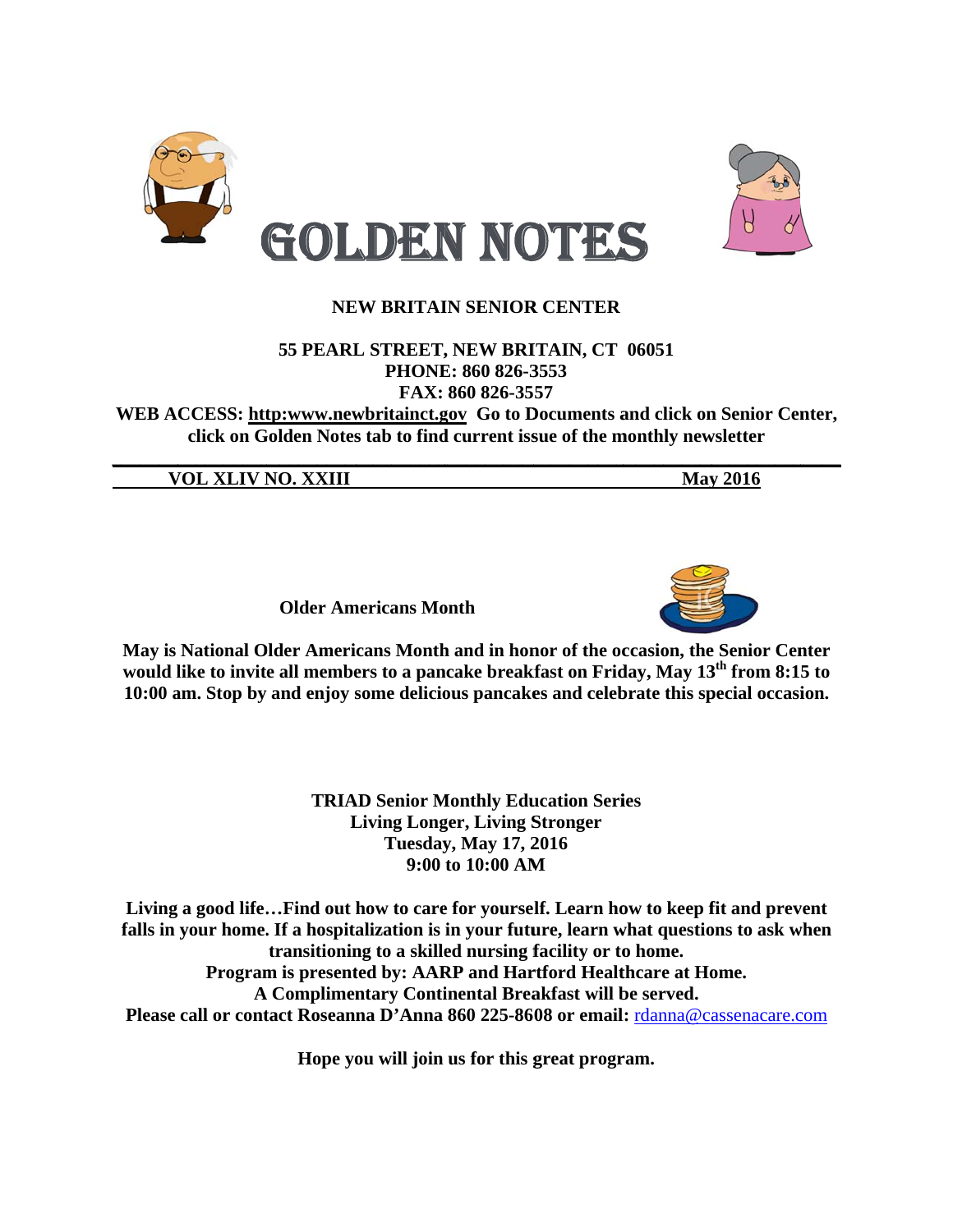

#### **AARP SAFE DRIVERS**

A one day AARP Safe Drivers Course will be offered at the senior center on Thursday, May  $26^{th}$  starting at 8:45 and ending at approximately 12:15 pm. Interested persons can sign up for the program starting on May  $3^{\overline{r}d}$ . The fee for the course is \$15.00 AARP members and \$20.00 for non members. Please make checks payable to AARP.

> **CW Resources Senior Community Café Special Roast Beef Carving Station** Thursday, May 26<sup>th</sup> **Call Marie for a reservation**



**PROPERTY TAX RELIEF The Senior Center is taking applications for the Homeowners,** Additional Veterans and Freeze Property Tax Relief Program. Persons 65 and older in the year 2015 or those persons receiving Social Security Disability Benefits may be eligible for a discount on their property tax bills. Individuals earning less than \$35,200 and married couples earning less than \$42,900 during 2015 should consider applying for this benefit. These totals include Social Security benefits for last year. All income documents must be presented with each application. Those persons who were enrolled in past years will receive a letter from the City Tax Assessor if they must reapply during 2016. If a married couple wishes to apply for the benefit, it is only necessary for one of the spouses to have been over 65 years of age in 2014 to be eligible for the program. Call the Senior Center (860) 826-3553 if you wish to make an appointment or if you have any questions. Remember, the deadline for applying is Friday, May 13<sup>th</sup>.

#### **Book Group Meeting**

The Public Library – Senior Center Book Group will be meeting at 1:00 PM on Tuesday, May 17, 2016 here at the Center. The book read for this month is Yes Chef written by Marcus Samuelsson. The story chronicles Samuelsson's journey, from his grandmother's kitchen to his arrival in New York City, where his outsized talent and ambition finally come together at Aquavit, earning him a *New York Times* three-star rating at the age of twenty-four.

The book read for the month of June will be *All the Light We Cannot See* written by Anthony Doerr. Get reading and join us on the third Tuesday of each month.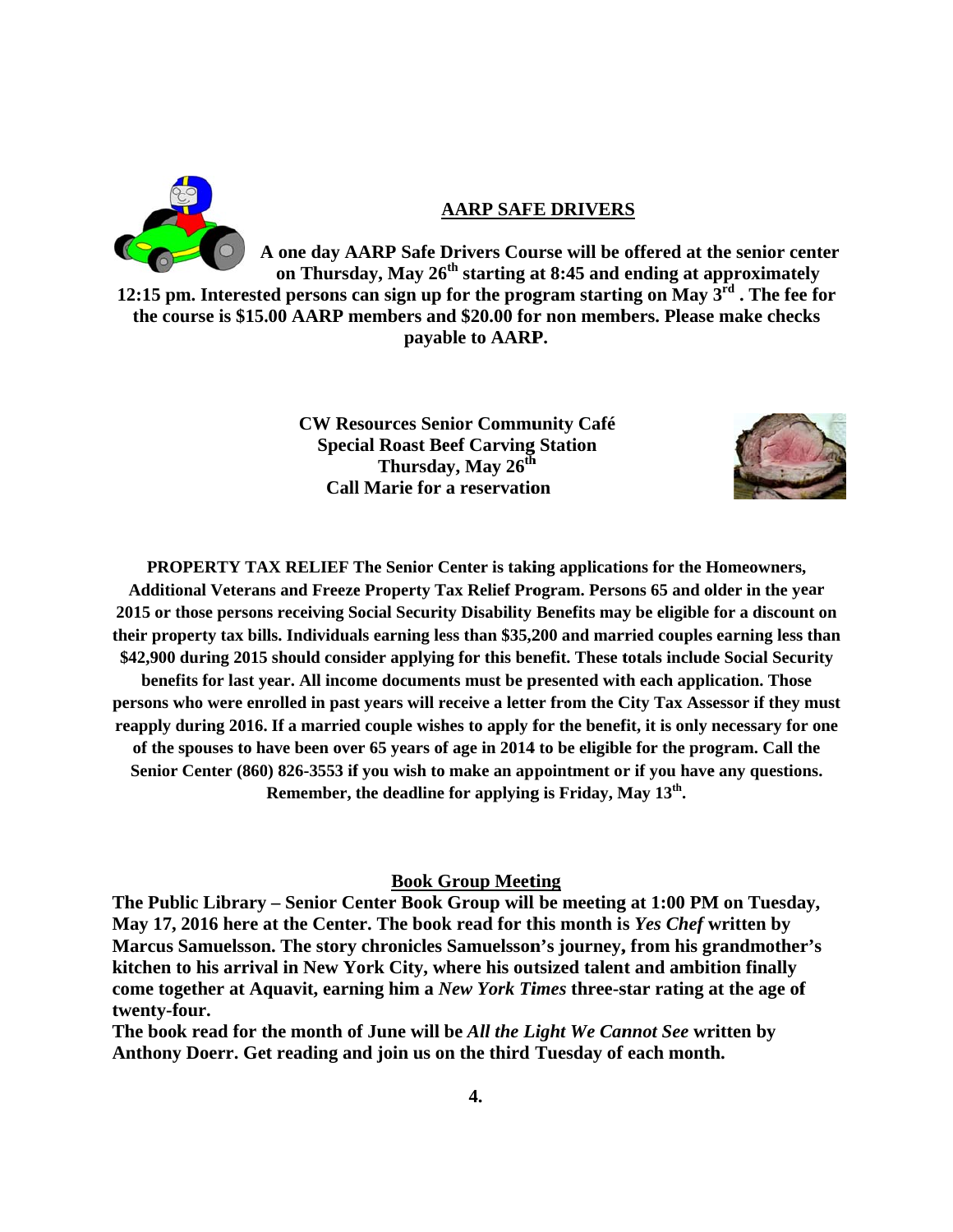#### **Friday at the Movies**

Stop by and enjoy the afternoon with friends **TO BE ANNOUNCED Friday, Ma ay 20th at 12 2:45 PM** 



We would like to bring you a new presentation that we can all relate to. It could be for **ourselves or our loved ones, it is a subject that is not very easy to talk about or do** something about. The Nursing Office has asked Jerome Home and Arbor Rose to help us **out with a program geared towards healthy weight loss for seniors. Robert Schmelzer, an exercise physiologist from Jerome Home and Arbor Rose will be joining you to discuss healthy** eating habits, exercise and lifestyle changes. Join him on May 24, 2016 at 11am in the Vermont Room for some useful tips.



**Adult Coloring** 

Adult Coloring<br>Using adult coloring books is not art therapy, but can help you relax, reduce stress and **boost mental clarity. Coloring books are no longer just for the kids. In fact, adult coloring books are all the rage right now. Researchers and art therapists alike have touted the** calming benefits for over a decade and the activity has become very popular. Join us here at the senior center on Wednesday, May 18<sup>th</sup> at 9:30 am to learn more about adult coloring and have the opportunity to try your creative talents with your fellow adults.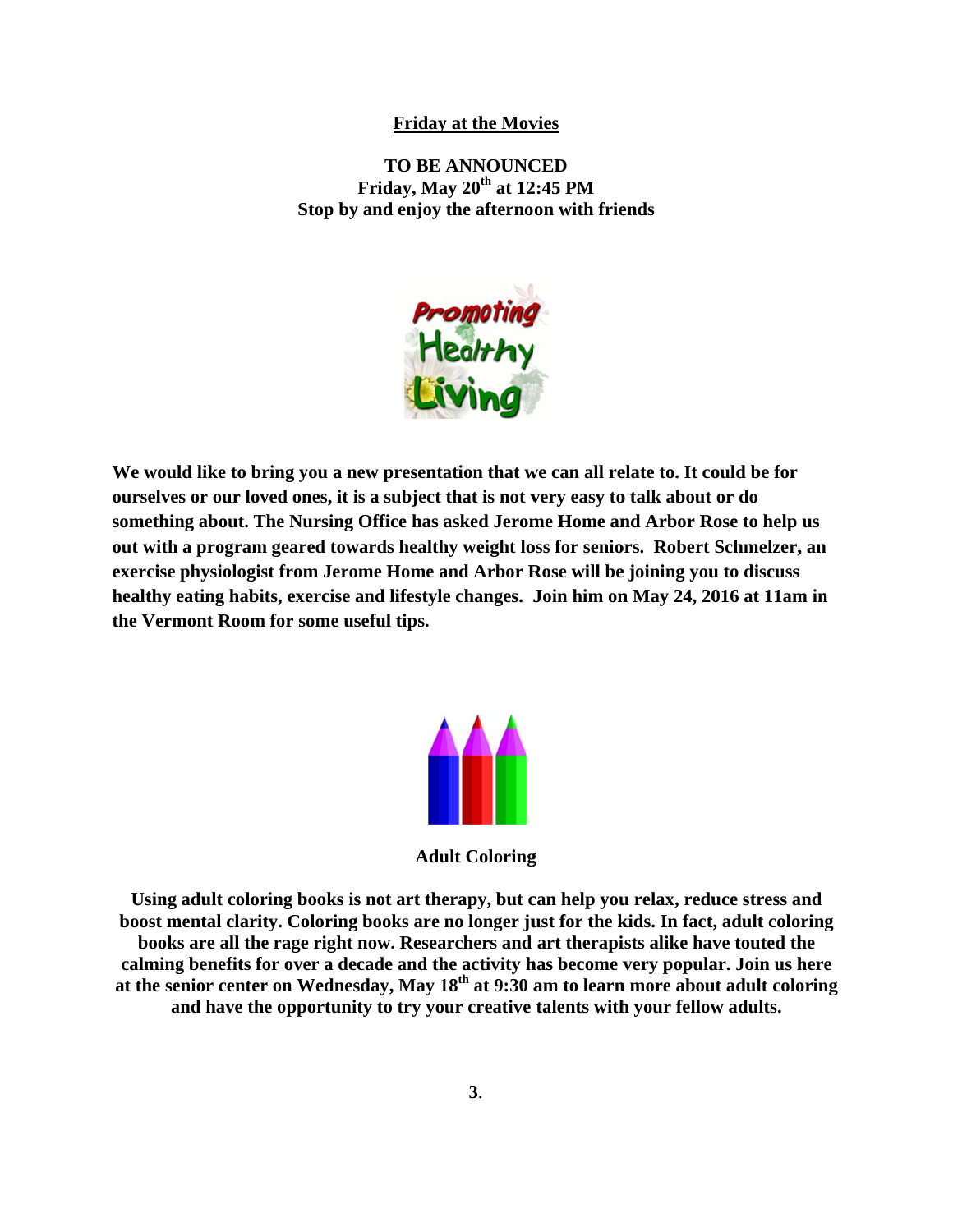## **DAILY CALENDAR OF ACTIVITIES April 2016**

#### **Monday**

**8:15 am to 11:10 am– Snack bar open 8:45 am to 9:15am. – Beginners Line Dancing 9:00 am to 11:30 am Exercise/Table tennis open 9:15 am to 10:00 am – Art class open 9:15 am to 10:00 am – Exercise Class with Chris 10:00 am to 11:00 am – Line dancing class 12:45am to 3:00 pm - Bingo** 

**Tuesday** 

**8:15 am to 11:00 am. – Snack Bar open 8:45 am to 9:15 am - - Beginners Line Dancing 9:00 am to 11:30 am Exercise/Table tennis open 9:15 am to 10:15 am – Exercise Class with Chris 9:15 am to 1:30 pm – Craft group meets 10:30 am to 11:15 am – Line dancing with Chris 1:00 pm to 3:30 pm – Craft group meets Wii Bowling 1:00 pm to 3:00 pm** 

**Wednesday** 

**8:15 am to 11:00 am – Snack bar open 9:00 am to 11:30 am Exercise/Table tennis open 9:30 am to 11:30 am – Pinochle Club 9:15 am to 11:30 am – Art Class open 1:00 pm to 3:00 pm – Ballroom Dancing** 

**Thursday 8:15 am to 11:00 am – Snack bar open 9:00 am to 11:30 am Exercise/Table tennis open 9:30 am to 10:30 am –ZUMBA with Amy 9:15 am to 11:30 am – Craft Group meets 1:00 pm to 3:30 pm – Pinochle Club 1:00 pm to 3:30 pm – Craft group meets** 

**Friday 8:15 am to 11:00 am – Snack bar open 9:00 am to 11:30 am Exercise/Table tennis open 9:15 am to 11:30 am – Art class open 1:30 pm to 3:30 pm Square Dancing 12:45 pm Monthly movie (Usually the 3rd Friday of each month)**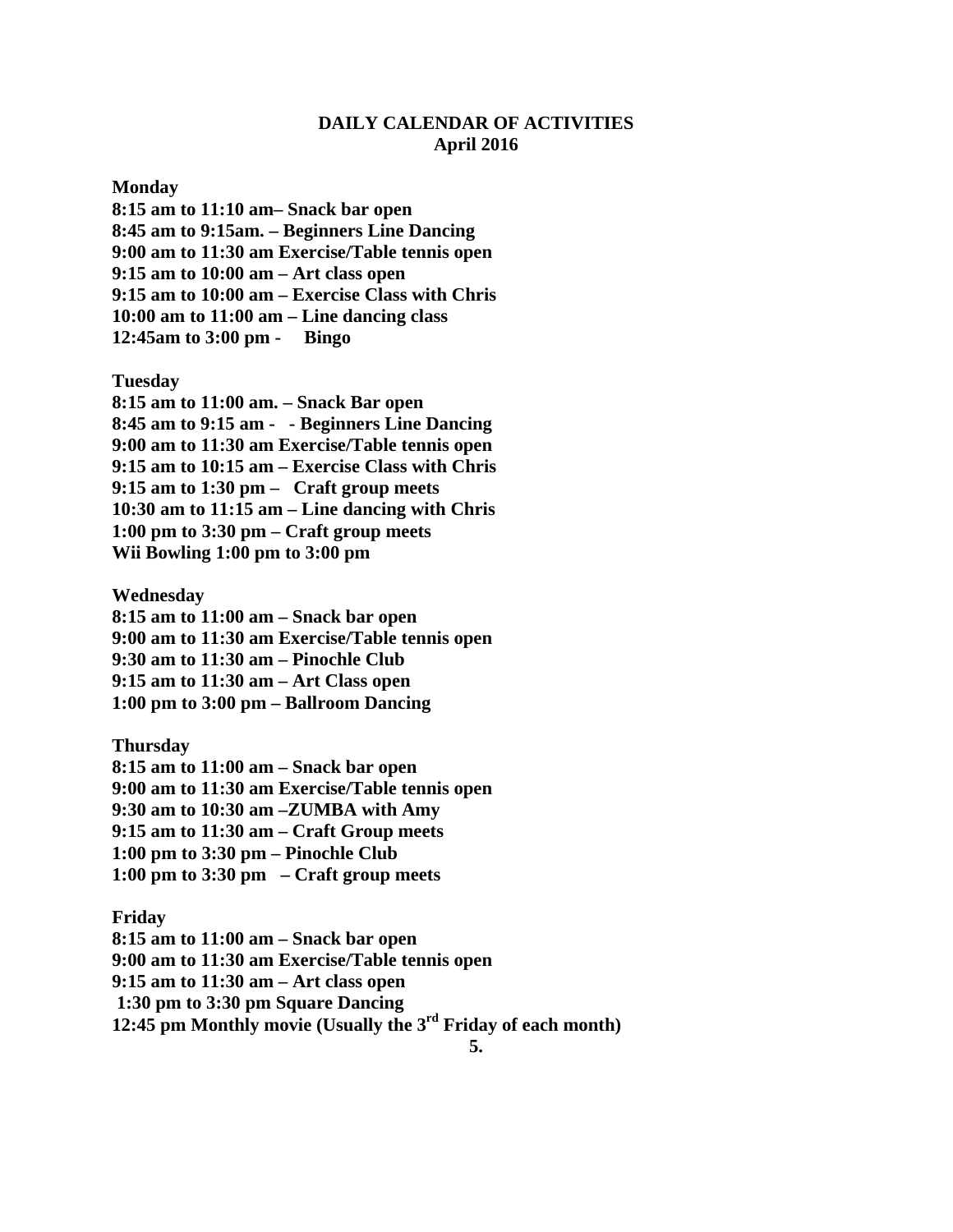# **SERVICES BY APPOINTMENT**

**DIAL-A-RIDE** 

**At least a 2-day notice is required for rides to the Senior Center, medical appointments, shopping and other destinations at any time within the month. Call 826-3555 for an appointment. There is a suggested donation of \$1.50 each way.** 

**MEDICARE/MEDICAL INSURANCE INFORMATION** 

**Persons seeking help in filing Medicare claims or appeals, interpreting medical bills and assistance in making decisions concerning Medicare supplemental insurance can make an appointment with Senior Center Staff by calling the Center at 860 826-3553. Advice on Living Wills and how to deal with advance medical directives is also available.** 

## **FROM THE NURSING DESK**

**From the Nursing Desk**: **We would like to bring you a new presentation that we can all relate to. It could be for ourselves or our loved ones, it is a subject that is not very easy to talk about or do something about. The Nursing Office has asked Jerome Home and Arbor Rose to help us out with a program geared towards healthy weight loss for seniors. Robert Schmelzer, an exercise physiologist from Jerome Home and Arbor Rose will be joining you to discuss healthy eating habits, exercise and lifestyle changes. Join him on May 24, 2016 at 11am in the Vermont Room for some useful tips.** 

| <b>GOLDEN NOTES SUBSCRIPTIONS</b>                 |           |             |
|---------------------------------------------------|-----------|-------------|
|                                                   |           | <b>DATE</b> |
| <b>STREET</b>                                     |           |             |
|                                                   |           |             |
|                                                   | STATE ZIP |             |
| $CODE$                                            |           |             |
| HOME PHONE # CELL PHONE                           |           |             |
|                                                   |           |             |
| Make checks payable to: NEW BRITAIN SENIOR CENTER |           |             |
| <b>Return to:</b>                                 |           |             |
| <b>GOLDEN NOTES</b>                               |           |             |
| <b>New Britain Senior Center</b>                  |           |             |
| <b>55 Pearl Street</b>                            |           |             |
| New Britain, CT 06051                             |           |             |
| Annual Fee: \$6.00 non refundable                 |           |             |
| Cash Check                                        |           |             |
| <b>New Subscription Renewal</b>                   |           |             |
| 6.                                                |           |             |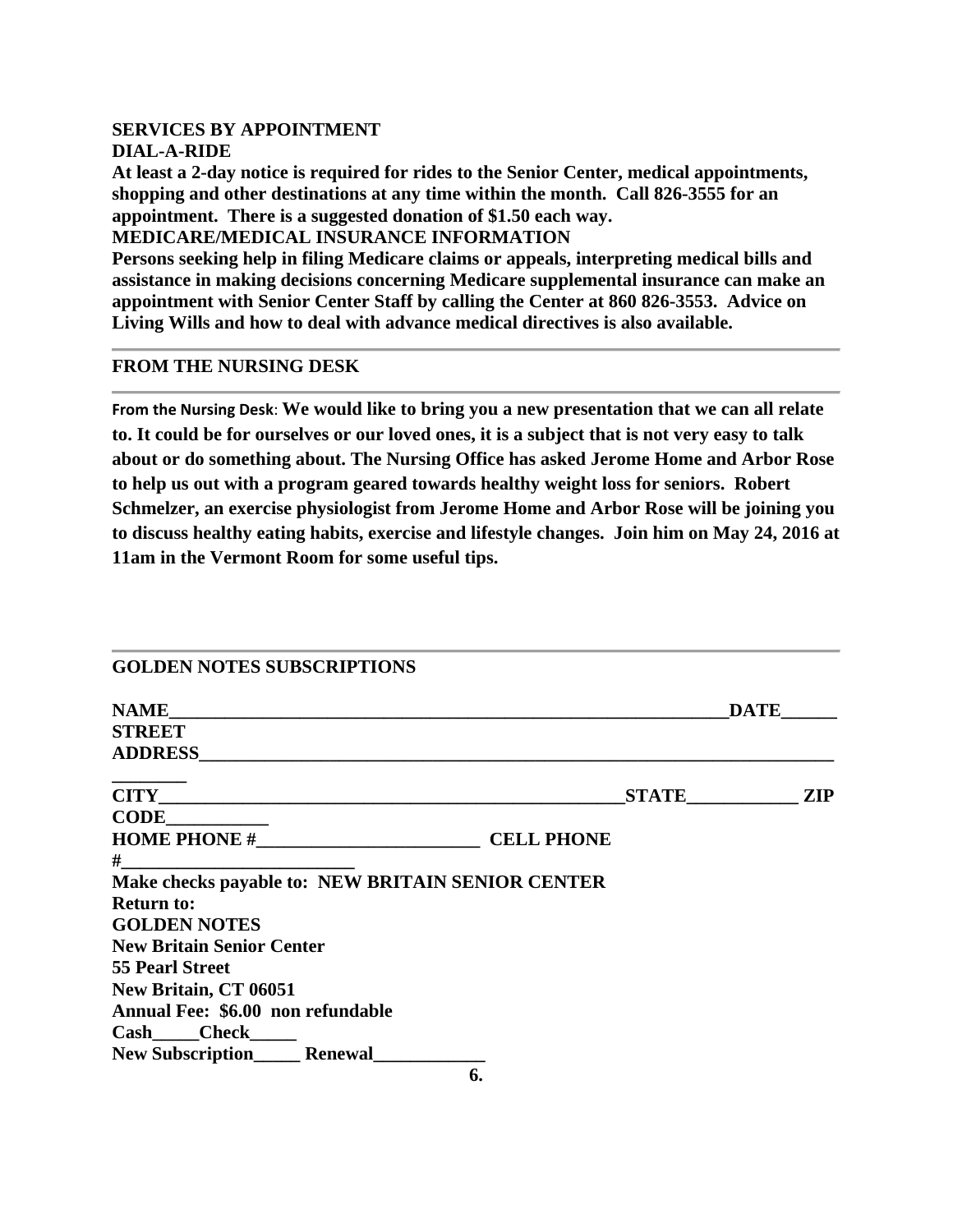# **New Britain Parks, Recreation & Community Services Department**

**Bus Trips** 

**2610 - Lobster Bake Trip June 11, 2016 8:00 AM to 8:00 PM \$129.00 pp**

**The famous Gloucester House, in Gloucester MA, is world renowned for its lobster dishes and fresh seafood, which is locally caught in the North Atlantic and prepared to perfection. This season you're** invited to join in a delightful dining experience on historic Seven Seas Wharf. This trip includes RT **motor coach transportation and a traditional Lobster Back consisting of 1 lobster & ½ chicken or steak, Chowder, corn, potato, and lemonade. Participants will also enjoy leisure time at Bearskin Neck, a** small neck of land that just out of the town center into Rockport Harbor. Here you will find quaint **little studios, shops and restaurants. Registration deadline 05/06/2016**

Brooklyn Food Tour SHARED TRIP

**Saturday, June 18, 2016** 

**Program Content:** 

**Take a bite of New York City's hippest borough, from traditional ethnic eateries to culinary hotspots that spark nation dining trends! Learn about the history and evolution of culinary culture in Brooklyn. This trip includes RT motor coach transportation, Brooklyn food tour with a local guide including samples of: Brooklyn pizza at Ignazio's Pizza, chocolate truffles at Jacquest Torres' Chocolate Factory, middle eastern pastry in Carroll Gardens, tacos at Habana Outpost in Forest Green, and a visit to Sahadis, a middle eastern culinary center.** 

**Registration deadline 05/13/2016Fee: \$149.00 per person Activity #: 2611-** 

**Newport "On Your Own"** SHARED TRIP

**Sunday, June 26, 2016** 

**Program Content:** 

**Home to spectacular coastal scenery, awe-inspiring architecture, and welcoming hospitality, Newport is considered to be a shining gem in the coastal crown of New England. Trip includes: RT motor coach transportation, leisure time for shopping, lunch or sightseeing. Registration deadline 05/20/2016** 

**Fee:** \$69.00 per person Activity #: 2612-

**THE REGISTRATION DEADLINE FOR SHARED TRIPS** 

**IS ONE MONTH PRIOR: Shared bus trips are offered to several communities, exact departure times are dependent upon towns attending. Departure times for most shared bus trips are between 6:00am and 9:00am; Most trips depart from the commuter parking lot across from the New Britain Target store located at 475 Hartford Road, New Britain. Participants are notified via letter of exact departure times/location at least two weeks prior to trip. Participants must be over the age of 18 or accompanied by an adult.** 

**Call The Benefits Are Endless....Info Line at** 

**(860) 826-3360**